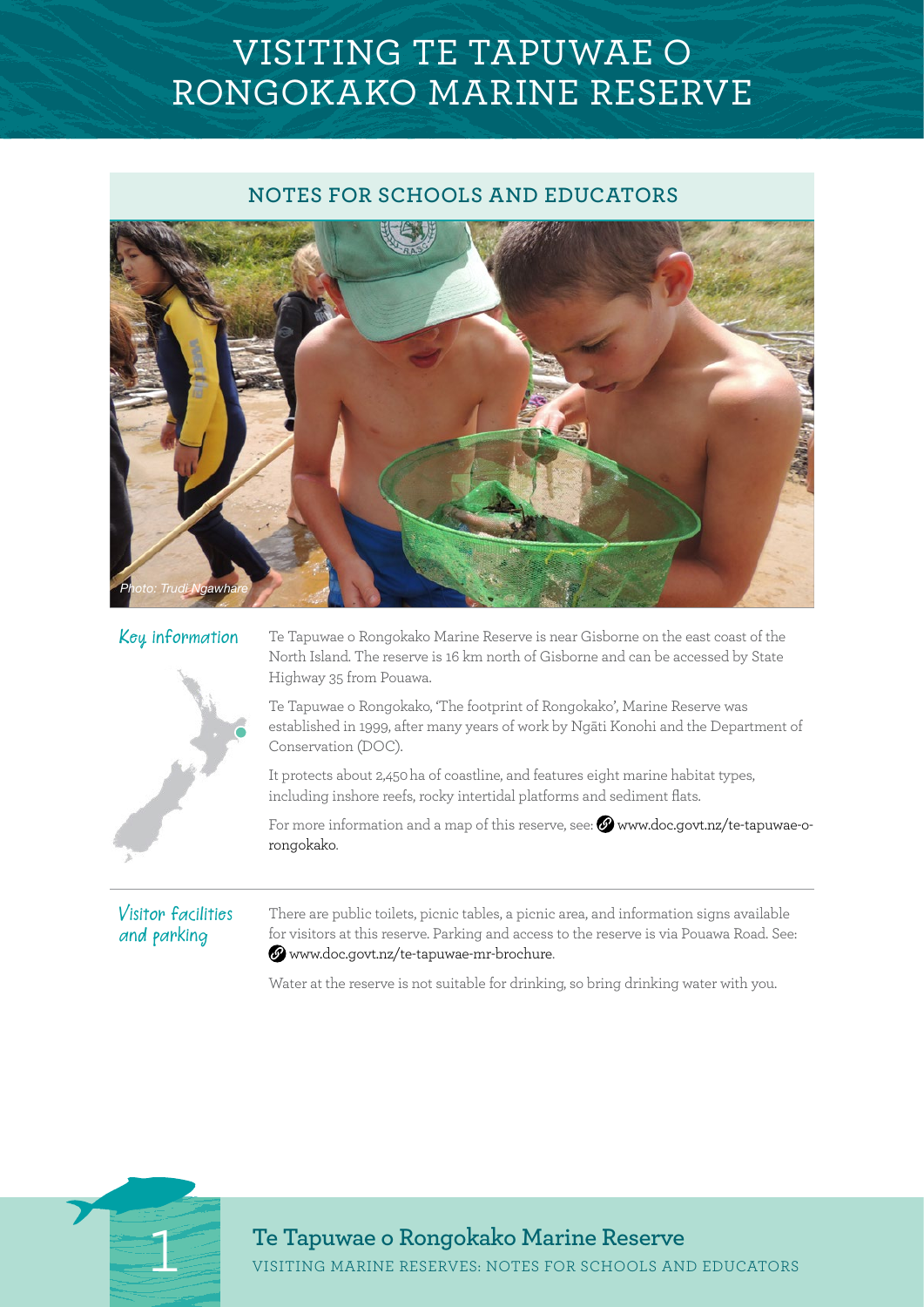## Suggested self-guided activities for school groups

### Biodiversity survey

The Marine Metre Squared Project (Mm2) is an easy quadrat survey for investigating what is living in your marine reserve. See  $\Omega$  [www.mm2.net.nz](https://www.mm2.net.nz/) for resources. Rocky shore surveys or sandy shore surveys can be carried out approximately 2 hours either side of low tide. For more information, see *[Activity 8: Visiting Marine Reserves](http://•	www.doc.govt.nz/documents/getting-involved/students-and-teachers/marine-reserves/activity-8)*.

Note: when conducting a Mm2 survey, it is important to keep disturbance of sand and animals to a minimum and put them back where you found them.

The beach and intertidal reefs are best explored at low tide. The sandy beach is about 4 km long, and there are intertidal reef platforms around Pariokonohi Point near the southern boundary.

### Litter survey

Conduct a litter survey on the beach to investigate human impacts on this marine reserve. You'll be cleaning it up as you go!

See page 9 of the DOC *Habitat Heroes: Explore your local marine environment*  resource for instructions:  $\Omega$  www.doc.govt.nz/habitat-heroes-marine-resourc[e.pdf.](http://www.doc.govt.nz/Documents/getting-involved/students-and-teachers/habitat-heroes/habitat-heroes-education-resource-marine-spaces.pdf) Survey sheets and guidance for beach clean-ups and litter audits are available at [www.loveyourcoast.org.nz/learn](http://www.loveyourcoast.org.nz/learn) (Love Your Coast/Sustainable Coastlines).

### Dune plant survey

Look at the dune plants and see if you can identify them. Be careful not to walk on dunes during your survey and respect any barriers. See page 10 of the DOC *Habitat Heroes: Explore your local marine environment* resource for instructions: www.doc.govt.nz/habitat-heroes-marine-resource[.pdf.](http://www.doc.govt.nz/Documents/getting-involved/students-and-teachers/habitat-heroes/habitat-heroes-education-resource-marine-spaces.pdf)

### Short walk

**Beach walk (1 hr 30 min):** A beach walk is at the northern end of the reserve. Here you can see remnants of the Old Coach Road along the beach. You will also get a magnificent view of Whangara Island/Te Ana o Paikea.

There are opportunities for birdwatching.

# Health and safety considerations

- There is sometimes a current in the channel draining the reef platform during incoming and outgoing tides which can be dangerous for snorkellers or swimmers. If you are planning to swim or snorkel, check the tide times and plan accordingly.
- At certain times of year there are biting insects that can cause discomfort and a reaction in some people. Take insect repellent.
- NZ fur seals/kekeno may be along the beach stay at least 20 m away from any seals.
- Teachers should also consider general risk management around water and rock shelves. See also general health and safety considerations for schools in marine environments: *[Activity 8: Visiting Marine Reserves](http://•	www.doc.govt.nz/documents/getting-involved/students-and-teachers/marine-reserves/activity-8)*.

#### Please note: These notes are not a substitute for school safety planning.

Staff, students and the Board of Trustees of a school will need to consider other factors before conducting a visit outside the school and follow school procedures. Identifying and managing risks before the trip is essential, therefore a prior site visit is highly recommended.



**2 VISITING MARINE RESERVES: NOTES FOR SCHOOLS AND EDUCATORS**